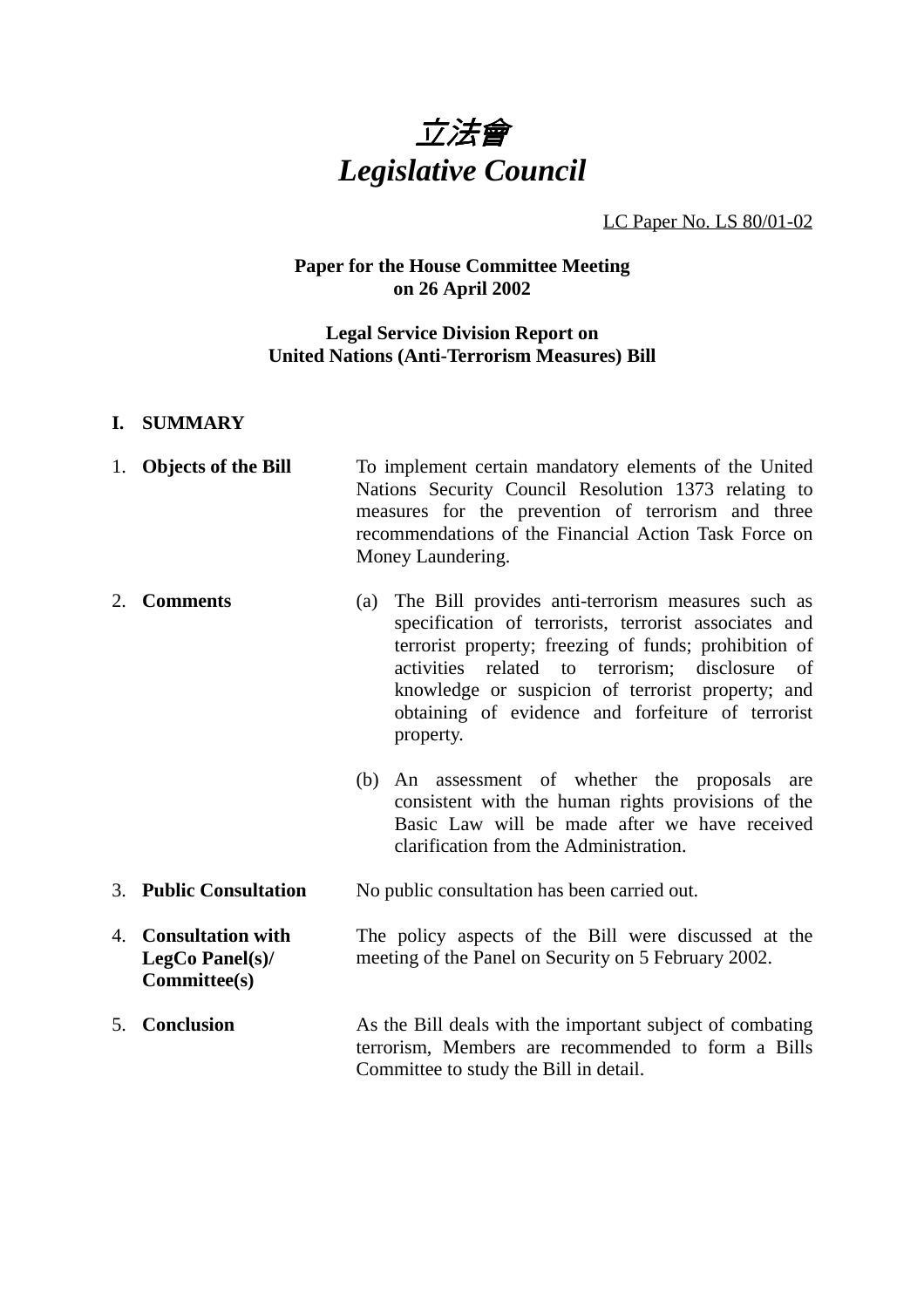#### **II. REPORT**

#### **Objects of the Bill**

To implement -

- (a) the mandatory elements of the United Nations Security Council Resolution 1373 ("the Resolution") relating to measures for the prevention of terrorism as set out in paragraphs  $1(a)$ ,  $(b)$ ,  $(c)$  and  $(d)$  and  $2(a)$  of that Resolution; and
- (b) three recommendations of the Financial Action Task Force on Money Laundering ("FATF") relating to terrorist financing.

## **LegCo Brief Reference**

2. SBCR 2/16/1476/74 dated 10 April 2002 issued by the Security Bureau.

## **Date of First Reading**

3. 17 April 2002.

## **Comments**

## *United Nations Security Council Resolution 1373 and FATF*

4. The Resolution was adopted on 28 September 2001 to combat international terrorism. Acting under Chapter VII of the Charter of the United Nations, the Security Council of the United Nations has decided on certain measures to be employed and has called on all member states, including the People's Republic of China, to apply such measures. According to the LegCo Brief, the Central People's Government ("CPG") have, pursuant to Article 13(1) of the Basic Law, given instructions to HKSAR in October 2001 to implement the Resolution. Article 48(8) of the Basic Law provides that the Chief Executive shall implement the directives issued by CPG in respect of the relevant matters provided for in the Basic Law.

5. HKSAR is a member of the FATF. Eight Special Recommendations ("the Recommendations") were made by FATF to combat the financing of terrorism. FATF members are expected to implement the Recommendations by mid-2002.

6. The Bill intends to implement the decisions set out in paragraphs 1(a), (b), (c) and (d) and 2(a) of the Resolution and Recommendations II, III and IV of the Recommendations. The Bill is the first stage of the Administration's plan to implement the requirements of the Resolution and Recommendations. In stage two, the Security Bureau will conduct research into legislative proposals to implement the remaining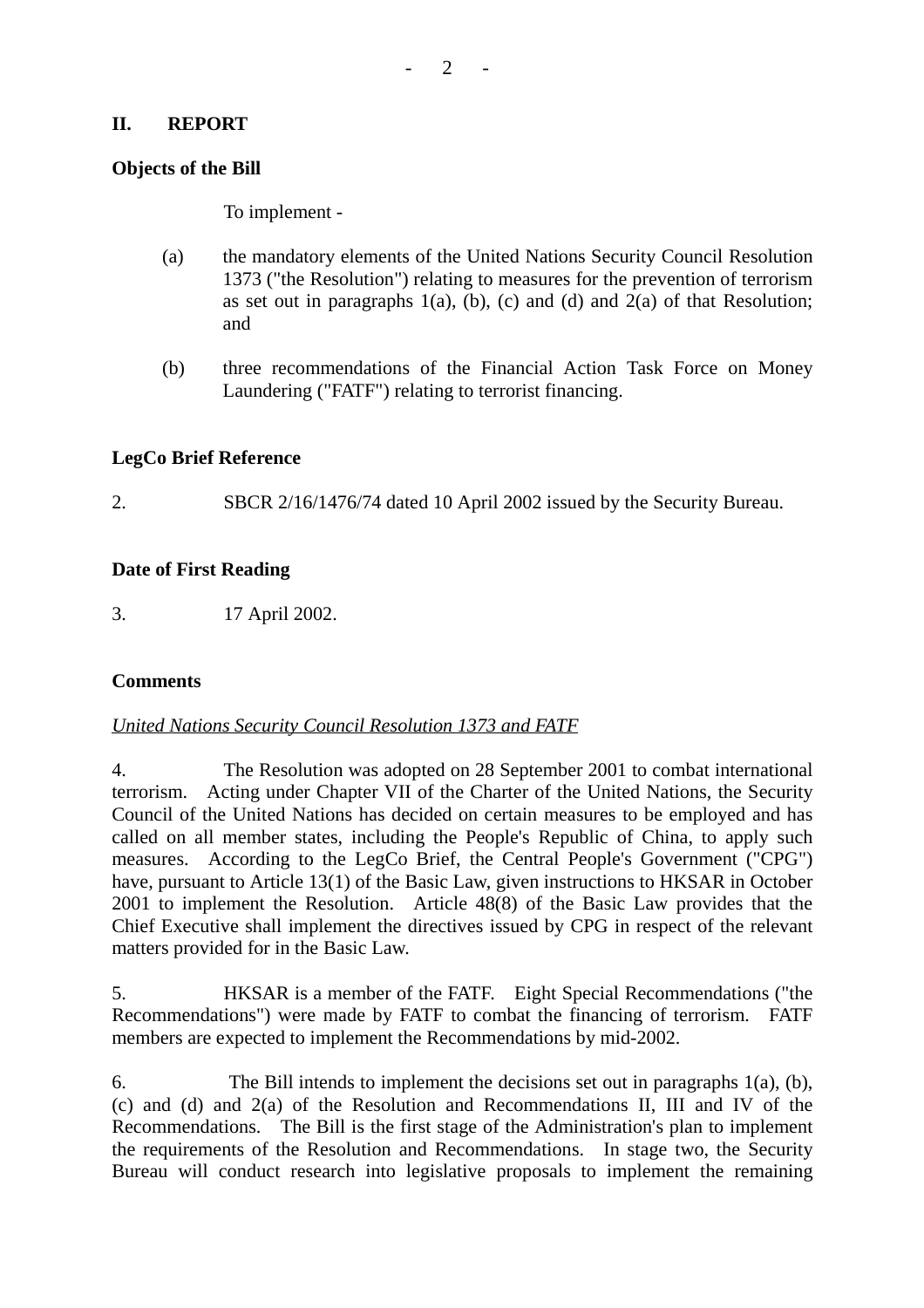elements of the Resolution, to apply other international conventions against terrorism, and to give effect to the remaining parts of the Recommendations.

## *Specification of persons and property as "terrorists", "terrorist associates" or "terrorist property"*

7. Clause 2(1) defines the terms "terrorist", "terrorist act", "terrorist associate" and "terrorist property". The term "terrorist act" is based on the definition of "terrorism" in The Terrorism (United Nations Measures) Order 2001 in the United Kingdom. To be caught by the definition, the use or threat of action must be designed to influence the Government or to intimidate the public or a section of the public, and made for the purpose of advancing a political, religious or ideological cause; and the action must involve serious violence against a person, serious damage to property, endanger life, create a serious risk to the health or safety of the public or be designed seriously to disrupt an essential service, facility or system. A person designated by the Committee of the United Nations Security Council would fall within the meaning of "terrorist associate".

8. Clause 4 empowers the Chief Executive to specify, by notice published in the Gazette, persons and property that the Chief Executive has reasonable grounds to believe are terrorists or terrorist associates or terrorist property. Such notice is not subsidiary legislation. It would be presumed, in the absence of evidence to the contrary, that the persons and property specified in such notice are terrorists, terrorist associates or terrorist property. A notice would, unless revoked, expire on the 3rd anniversary of the date of its publication in the Gazette.

9. Clauses 16 and 17 provide for applications to the Court of First Instance ("the Court") to revoke any notice issued under Clause 4 to the extent that it relates to that person or property. Clause 16(3) sets out the test by which the Court would grant an application. We will assess whether the above proposals are consistent with the human rights provisions of the Basic Law after we have received the Administration's clarification.

## *Freezing of funds and property*

10. Under Clause 5, the Secretary for Security ("the Secretary") may, by notice in writing, direct that funds which the Secretary has reasonable grounds to suspect are terrorist property not to be made available to any person except under the authority of a licence granted by the Secretary. Such notice would, unless revoked, expire on the 3<sup>rd</sup> anniversary of the date on which it was signed. There is no express requirement for promulgation or service of the notice to the persons concerned. There is also no provision in the Bill setting out the grounds on which and the procedures by which the licence would be granted. Application may be made to the Court under Clauses 16 and 17 to revoke the notice issued by the Secretary.

11. Clause 19 enables the Secretary to make regulations to prohibit persons from dealing with property (other than funds) that the Secretary has reasonable grounds to suspect is terrorist property. Under Clause 19(2), these regulations may provide for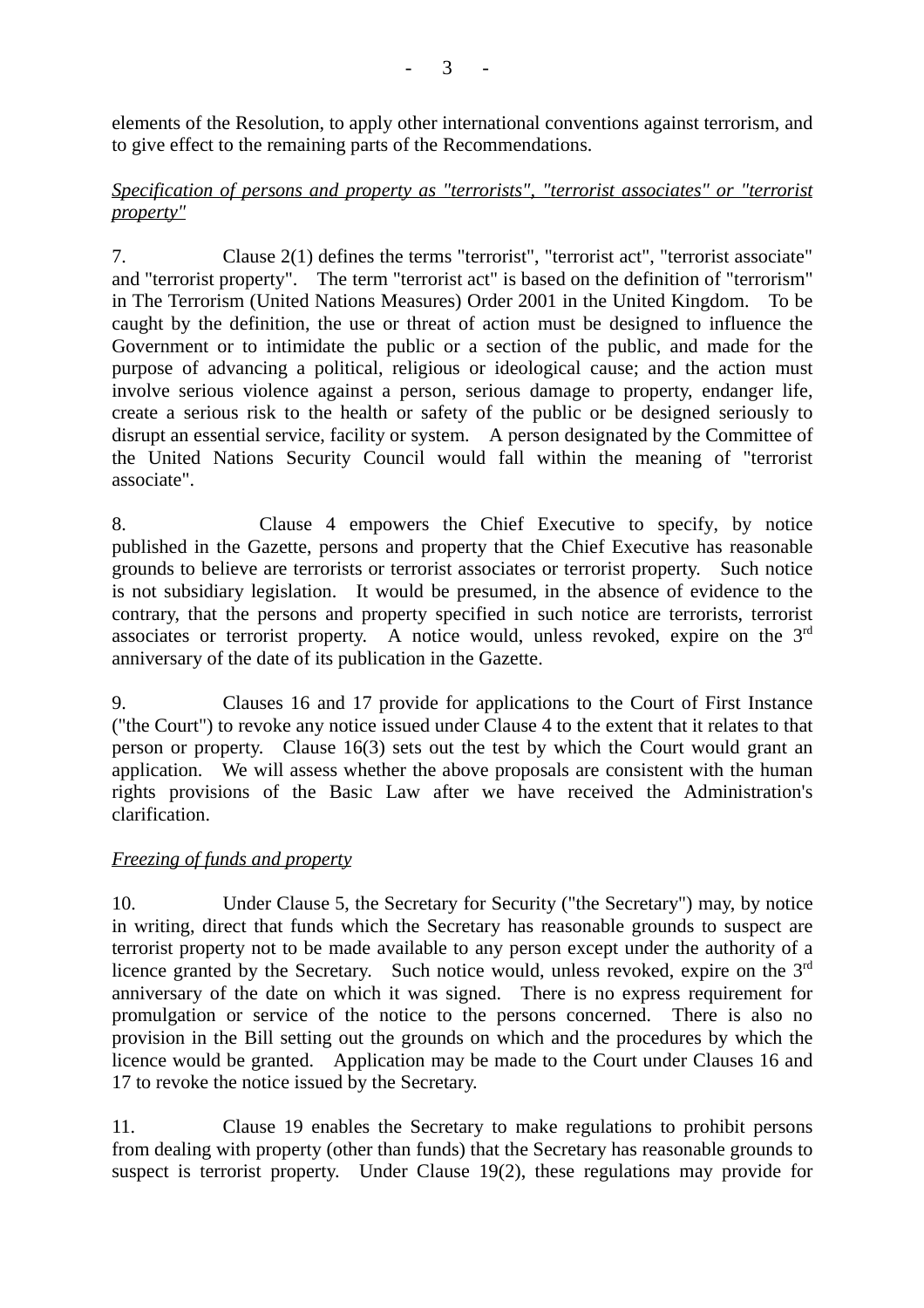applications to be made to and orders to be made by the Court. The Administration has been asked to supply more details.

12. We will assess whether the proposals on freezing of funds and property are consistent with the property rights provisions of the Basic Law after we have received the Administration's clarification on Clauses 5, 16, 17 and 19.

# *Prohibitions and requirements*

13. A list of the prohibitions and requirements proposed under the Bill is at the Annex. The offences and penalties for contravening these prohibitions or failing to comply with the requirements are set out in Clause 14. We are seeking clarification from the Administration on these proposals so that we may assess the legal effect and advise Members whether they are consistent with the human rights provisions of the Basic Law.

14. The prohibition against making false threats of terrorist acts in Clause 10 is outside the scope of the Resolution and Recommendation. It is stated in the Brief that the policy is "to prevent and deter hoaxes which are likely to cause panic and confusion in densely-populated Hong Kong".

15. The prohibition against supply of funds, making funds and services available, supply of weapons and recruitment of members would, by virtue of Clause 3, apply to any person outside HKSAR who is a Hong Kong permanent resident or who is a body incorporated or constituted under the law of HKSAR. Under Clause 14(11), summary proceedings may be commenced at any time not later than 12 months from the date on which the person charged first enters HKSAR after allegedly committing the offence outside HKSAR.

16. Clause 14(10) provides for personal liability on the part of a director, manager, secretary or other similar officer of a body corporate or any person purporting to act in any such capacity where the body corporate is guilty of any offence and that offence is proved to have been committed with the consent or connivance of such person, or to be attributable to any neglect on his part.

# *Drug Trafficking and Organized Crimes (Amendment) Bill 2000*

17. Similar proposals on dealing with property and disclosure of knowledge or suspicion are being studied by the Bills Committee on the Drug Trafficking and Organized Crimes (Amendment) Bill 2000 ("the Related Bill"). The Related Bill proposes to amend sections 25 and 25A of the Drug Trafficking (Recovery of Proceeds) Ordinance (Cap. 405) in relation to property representing proceeds of drug trafficking and sections 25 and 25A of the Organized and Serious Crimes Ordinance (Cap. 455) in relation to the proceeds of indictable offence. The Bills Committee has decided that discussion on these amendments should not continue until the Administration has completed consultation with relevant professional bodies and the legal profession. It was also suggested that the Bills Committee should make reference to the scrutiny of this Bill when examining the aforesaid amendments under the Related Bill.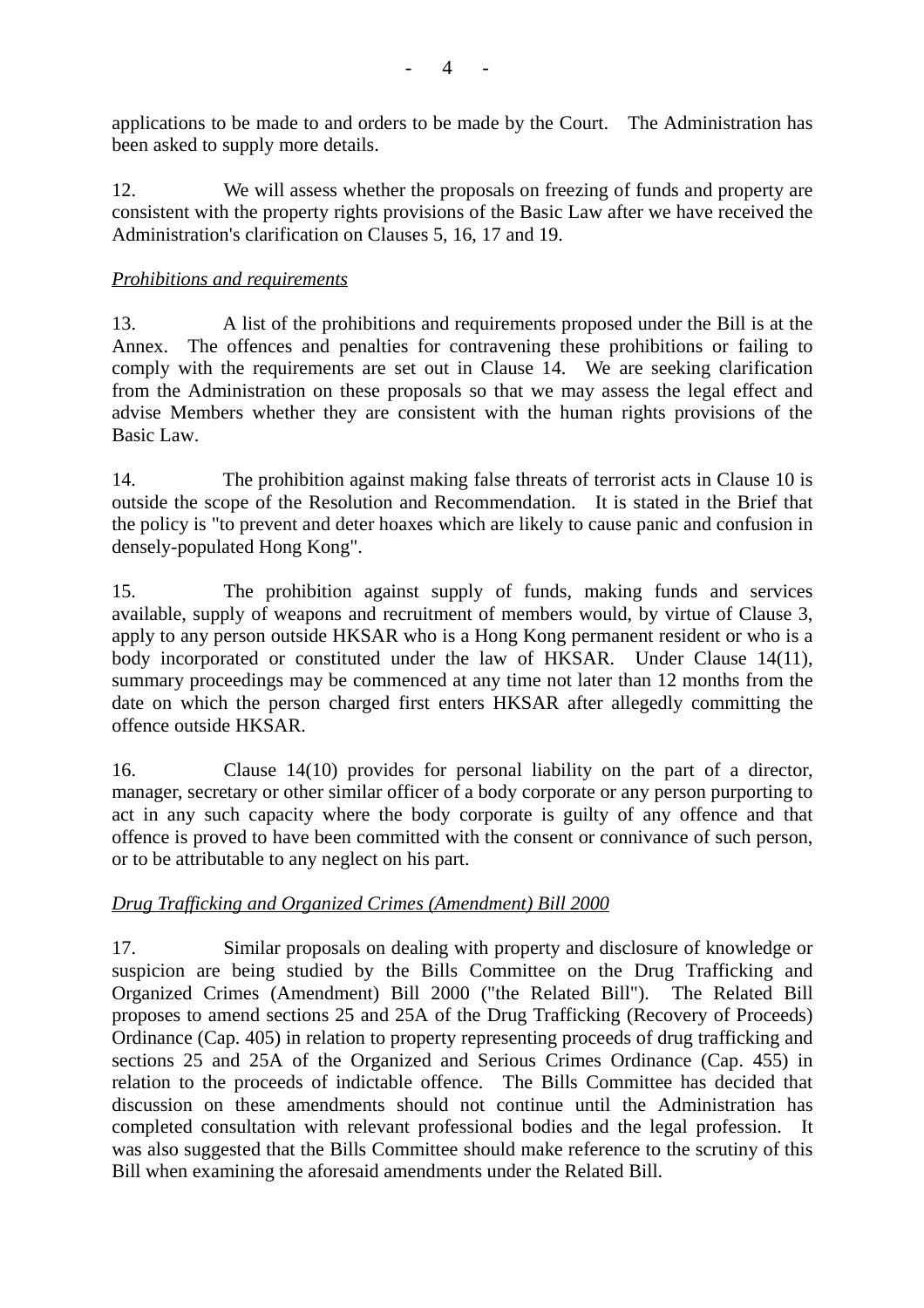## **Public consultation**

18. No public consultation has been carried out.

## **Consultation with LegCo Panel(s)/Committee(s)**

19. At a joint meeting of the LegCo Panels on Security and Administration of Justice and Legal Services on 30 November 2001 where members of the LegCo Panel on Financial Affairs were invited to attend, Members were informed of the need to introduce legislative measures on anti-terrorism to implement the mandatory elements of the Resolution.

20. The LegCo Panel on Security was consulted on the Administration's proposals at the meeting on 5 February 2002. Members expressed various concerns about the definition of "terrorist act", including whether the definition would substantially increase the power of law enforcement agencies, and the proposal to empower the Chief Executive to list terrorists or terrorist organizations and to amend the list through an administrative process. A Member expressed reservations about the direct incorporation of individuals and organizations designated by the Committee of the United Nations Security Council into the initial list of terrorists in Hong Kong. Some Members also expressed concern about whether the legislative proposals would be consistent with the Hong Kong Bill of Rights Ordinance and various international covenants on human rights.

21. Members may wish to refer to the minutes of the two Panel meetings (LC Paper Nos. CB(2) 916/01-02 and CB(2) 1478/01-02) for further details.

# **Conclusion**

22. As the Bill deals with the important subject of combating terrorism, a detailed study of its provisions and their impact is necessary. Members are recommended to set up a Bills Committee to study the Bill.

Encl

Prepared by

Wong Sze-man, Bernice Assistant Legal Adviser Legislative Council Secretariat 24 April 2002

Bill/B/22/01-02